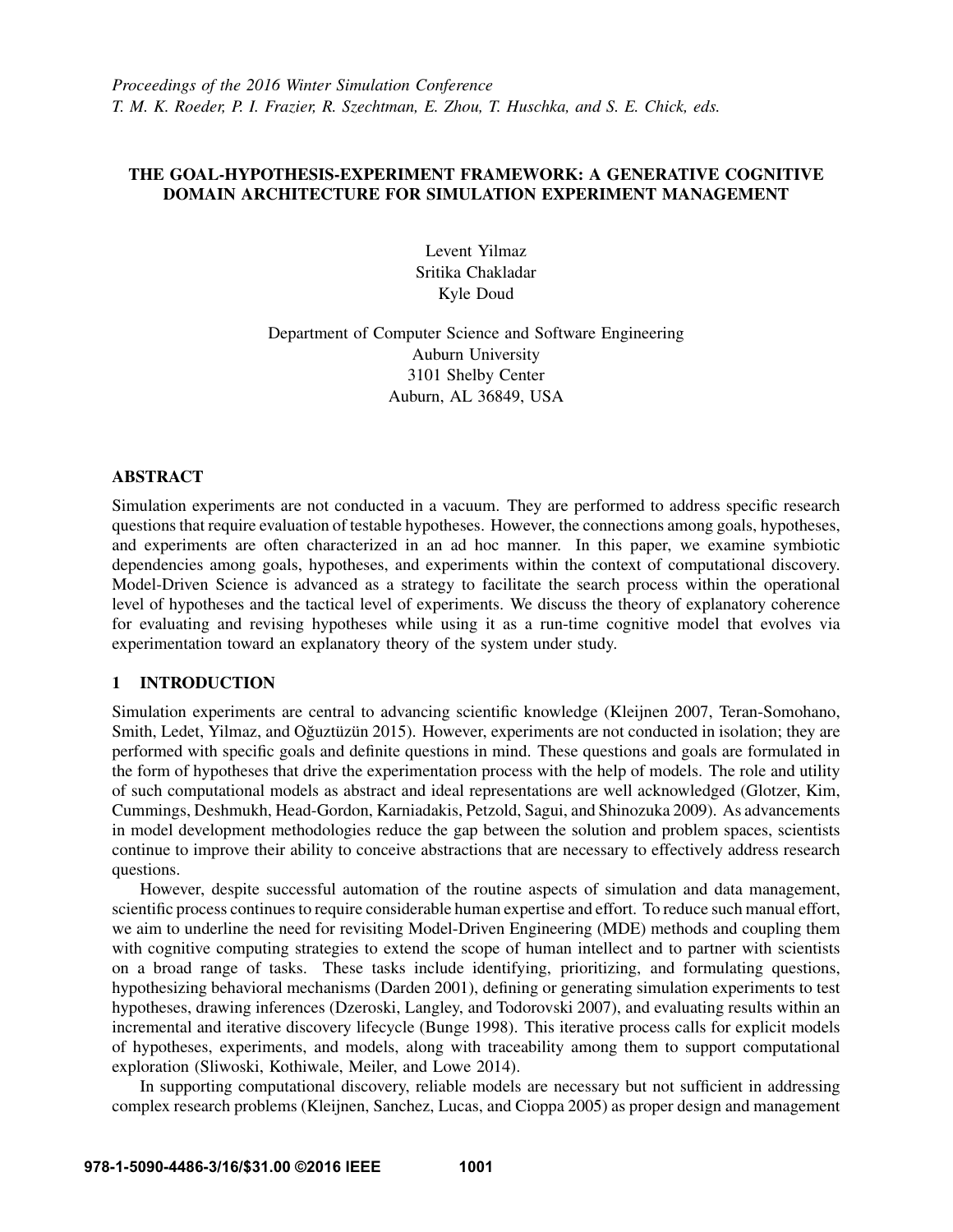of experiments are critical to instill confidence in the use of computer simulations (Ewald and Uhrmacher 2014). However, due to under-utilization (Teran-Somohano, Dayibas, Yilmaz, and Smith 2014) of the Design of Experiments (DoE) methodology (Montgomery 2006) and the lack of transparency in the collection and analysis of simulation data, there is an emerging credibility gap in simulation-based science and engineering (Freire, Bonnet, and Shasha 2012). To mitigate these issues, there already exist proposals, including the development of frameworks, guidelines, tools, and methodologies for computational reproducibility. For instance, Simulation Experiment Description Markup Language (SED-ML) was initiated as a communitywide effort that aims to document and improve the communication and sharing of experiments. Simulation experiment description languages (Ewald and Uhrmacher 2014) and model-driven engineering principles (Teran-Somohano, Smith, Ledet, Yilmaz, and Oğuztüzün 2015) are also promoted to streamline the management of experiments.

In this paper, by promoting a Model-Driven Science (MDS) approach and taking into consideration the characteristics of computational discovery, we present a strategy that advocates agility in model development and revision. Unlike Model-Driven Engineering (MDE), which rapidly converges to an authoritative model, our vision of MDS takes into account the iterative nature of the discovery process, requiring evaluation and revision of numerous competing assumptions and constraints until sufficient degree of veridicality is attained. This requires cognitive tools that support the co-evolution and symbiotic adaptation of the hypothesis and experiment spaces as active–learning takes place through experimentation.

To highlight the significance of properly placing simulation experiments in the context of computational discovery, the rest of the paper is structured as follows. In section 2, we overview existing workflow and experiment management systems as well as critical knowledge structures and activities in scientific discovery. Section 3 introduces a conceptual framework based on three central elements in computational research: *Goals*, *Hypotheses*, and *Experiments*. In section 4, we sketch selected elements of a Domain-Specific Language to make progress toward the envisioned computational strategy. Section 6 demonstrates the evaluation of hypotheses in terms of an evolving cognitive run-time model of the phenomena under study. We conclude in section 7 by summarizing the contributions and put forward potential research directions.

# 2 BACKGROUND

In this section, we overview related efforts in workflow and simulation experiment management and then discuss the issues raised by computational scientific discovery. We posit that these issues suggest critical requirements for the development of next generation experiment management systems.

## 2.1 Workflow and Experiment Management Systems

Scientific workflow systems are widely used to streamline experiments in computational science. These systems support execution of software modules or services to automate and repeat workflows. Among the popular workflow languages are Taverna (Oinn, Addis, Ferris, Marvin, Senger, Greenwood, Carver, Glover, Pocock, Wipat, and Li 2004), Kepler (Altintas, Berkley, Jaeger, Jones, Ludascher, and Mock 2004), and myExperiment, which enable sharing and distribution of platform-specific workflow models.

Experiment management systems have also been proposed to standardize definition of simulation experiments. For instance, Simulation Experiment Description Markup Language (SED-ML) is an XMLbased format for encoding simulation scenarios. It supports sharing simulation experiments in the biomedical sciences domain. Simulation Experiment Specification via a Scala Layer (SESSL) (Ewald and Uhrmacher 2014) uses a general purpose language to introduce an internally defined DSL for experiment definition. SESSL allows model specification, definition of replications, the stop condition for the simulation run, the objective, and the optimization method. In Simulation Automation Framework for Experiments (SAFE) (Perrone, Main, and Ward 2012) and NIMROD (Peachey, Diamond, Abramson, Sudholt, Michailova, and Amirriazi 2008), experiment specifications are standardized to enable reproducibility. The ns-3 Experiment Description Language (NEDL) (Riley and Pekley 2011) also aims to meet the demand for a language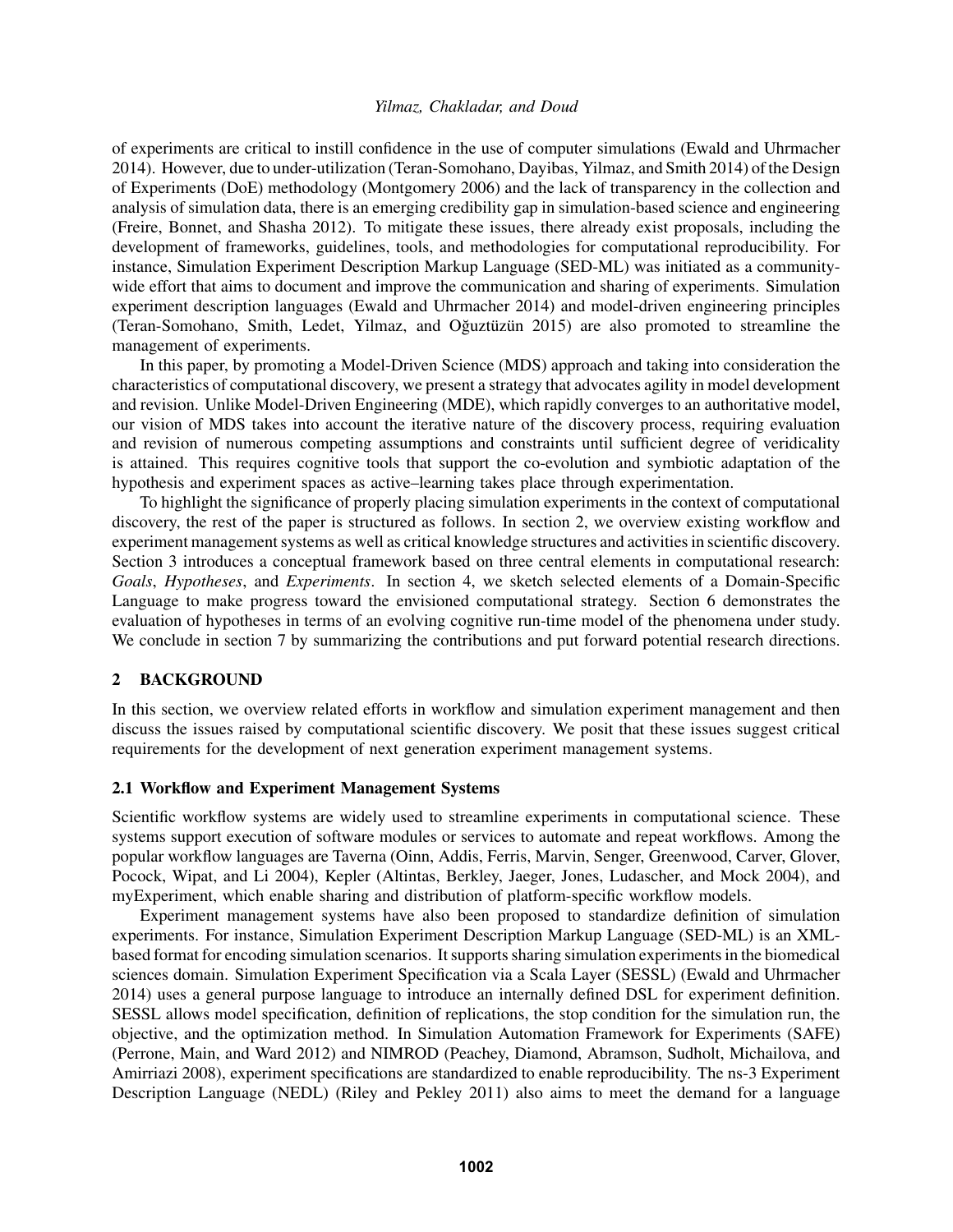capable of explicitly capturing experiment scenarios. Despite their utility, existing experiment specification languages view experiment management independent of the overall scientific discovery context (Teran-Somohano, Smith, Ledet, Yilmaz, and Oğuztüzün 2015) characterized in the previous section. To partly mitigate this issue, experiment lifecycle management and Model-Driven Engineering (MDE) principles and practices, which are introduced in (Teran-Somohano, Dayibas, Yilmaz, and Smith 2014), aim to facilitate derivation and online adaptation of experiment models based on high-level specifications.

### 2.2 Computational Discovery of Scientific Knowledge

The nature of scientific knowledge structures and the associated activities, including theory formation and revision (Bunge 1998), impose additional requirements on experiment management. Among the critical scientific knowledge structures are concepts, hypotheses (including laws), experiments, and models (grounded on theories). *Concepts* abstract entities in a domain and establish the vocabulary and terminology of the problem domain. A conceptual model includes not only the concepts, but also their properties (attributes) and associations. Models and hypotheses are framed and defined in terms of the domain model. *Hypotheses* define relations and expected regularities among variables, events, processes, and objects. They also characterize assumptions that stretch our information and help us define fruitful questions to study the object of interest. By evaluating testable consequences of hypotheses, *experiments* facilitate validation or falsification of hypotheses using *models* that express statements about the structure and processes underlying the system. Models are defined in terms of the concepts and the initial fundamental mechanistic assumptions (axiomatic hypotheses) that serve as premises of the model.

Of particular interest for the purpose of our study is the relation between hypotheses and experiments. Each scientific inquiry starts with a specific goal (e.g., explain, predict, control) and imply specific problems of certain kind (e.g., which, where, why, whether, functional (how, what)). The answers are hypothesized and tested against empirical or simulated observations. Hypotheses, rather than experiments and data, are at the center of cognitive activity. All the initial assumptions underlying the model of the theory, whether formal or factual, are hypotheses. These include the posited corrigible behavioral mechanisms, which form the basic assumptions of the model. As shown in Table 1, hypothesis can be classified based on their derivation and level of abstraction.

| <b>Hypothesis Models</b> |                           |                  |
|--------------------------|---------------------------|------------------|
| <b>Criteria</b>          | <b>Type of Hypothesis</b> |                  |
| Derivation               | Non-Constructive          | Deductive        |
| <i>Strategy</i>          |                           | Inductive        |
|                          | Constructive              | Intuitive        |
|                          |                           | Abductive        |
| Abstraction              | Low                       | Phenomenological |
| Level                    | High                      | Mechanistic      |

Table 1: Types of Hypotheses

Regardless of how an hypothesisis derived, it may either refertothe observable behavior ofthe phenomena in terms of relations between the dependent and independent variables or refer to underlying mechanisms (i.e., representational view) that generate the expected regularity (e.g., relational or distributional). Scientific activities operate over knowledge structures to support taxonomy formation, law/hypothesis generation via generalization, and theory formation and revision. Inductive, deductive, and abductive reasoning involve distinct activities to govern the knowledge generation process. In contrast to *inductive discovery* of a law from simulation-generated or observed data, *deductive analysis* uses an explanatory framework (e.g., a mechanistic model) to derive a law and an explanation via the model about how the law is generated from the fundamental axiomatic mechanisms of the model. Explanation relies on abductive reasoning to posit, if necessary, new mechanistic hypotheses that can effectively explain and account for the law.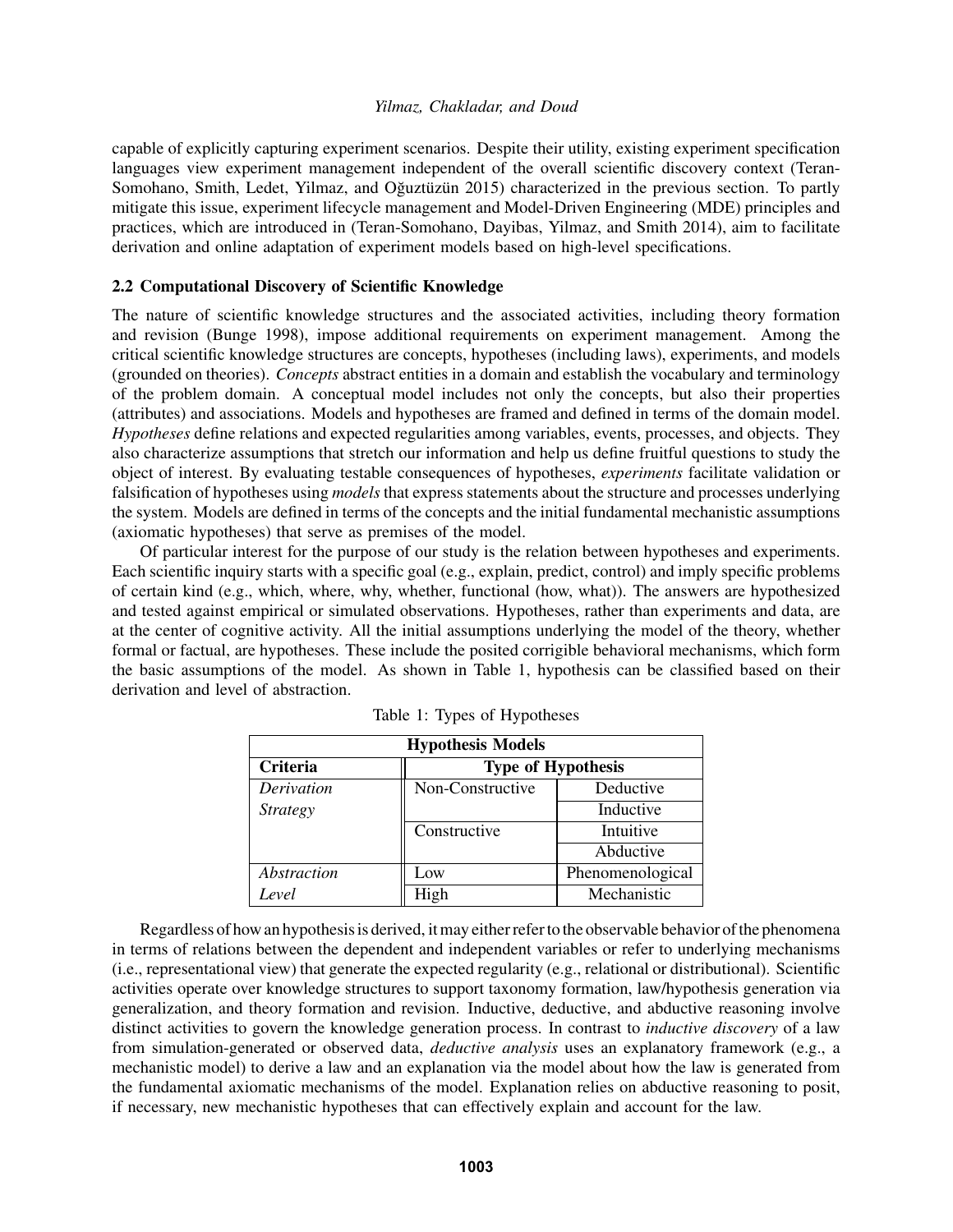# 3 CONCEPTUAL FRAMEWORK FOR EXPERIMENT LIFECYCLE MANAGEMENT

Based on the foregoing discussion on scientific knowledge structures and activities, we aim to place simulation experiments in the context of the overall knowledge discovery process. First, we introduce the Goal-Hypothesis-Experiment (GHE) framework, which helps us structure the process in terms of conceptual, operational, and tactical levels. Following the introduction of the GHE framework, we sketch a conceptual model-driven engineering architecture to support the framework.

# 3.1 The Conceptual Level: Goals

The scientific method starts with background domain knowledge and involves the following general steps to address a specific *goal*: (1) Formulate well-structured precise questions. (2) Specify testable hypotheses that are grounded in the domain ontology to answer the questions. (3) Generate the logical consequences of assumptions in the form of expected behavior. (4) Design computer simulations to test the underlying assumptions (e.g., mechanistic hypotheses) about the phenomena. (5) Validate the simulation for relevance and reliability. (6) Design experiments, execute them, and interpret results. (7) Evaluate the correctness of the assumptions, and if necessary revise the model, experiments, or the expected behavior. These steps suggest three major activities, taking place at different levels of abstraction.

| <b>Dimension</b>   | <b>Example</b>                                       |
|--------------------|------------------------------------------------------|
| Object of study    | Immune system influence on hepatic cytochrome P450   |
|                    | regulation                                           |
| Purpose            | Explain/characterize                                 |
| <i>Issue/Focus</i> | the reason for changes in downstream drug metabolism |
|                    | and hepatotoxicity                                   |
| Viewpoint          | based on the response of hepatic cytochrome P450-    |
|                    | regulating mechanisms                                |
| Context            | when health and/or therapeutic interventions change  |

Table 2: Goal Specification is defined in terms of multiple dimensions.

The scientific activity starts with a goal, which is defined in relation to a phenomena or object for a variety of reasons, from a point of view, and in relation to a particular context (see Table 3. In computational experiments, from the perspective of scientific discovery, one can aim to characterize, understand, evaluate, predict, or improve the object of the study. For instance, in biomedical sciences, mechanism discovery is of particular interest.

## 3.2 The Operational Level: Hypotheses

Once a problem has been set up and examined, a solution will be sought. The solution does not start by rushing into experiments, but rather starts with ideas related to experience, expectation, or observations in the form of assumptions, called hypotheses, which are upgraded into laws, resulting in a system of laws, called theories. To characterize the attainment or evaluation of the goal of the study and to support the definition of models, a set of questions are formulated. Hypotheses are generated based on these questions and defined in terms of models of the phenomena or system of interest. The central role of hypotheses are often ignored or overlooked due to pejorative meaning associated with the term "assumption". Most scientific and real-world activities involve assumptions stretching beyond perceivable information available in a given context. With respect to model-driven and simulation-based knowledge generation activities, we distinguish three types of hypotheses: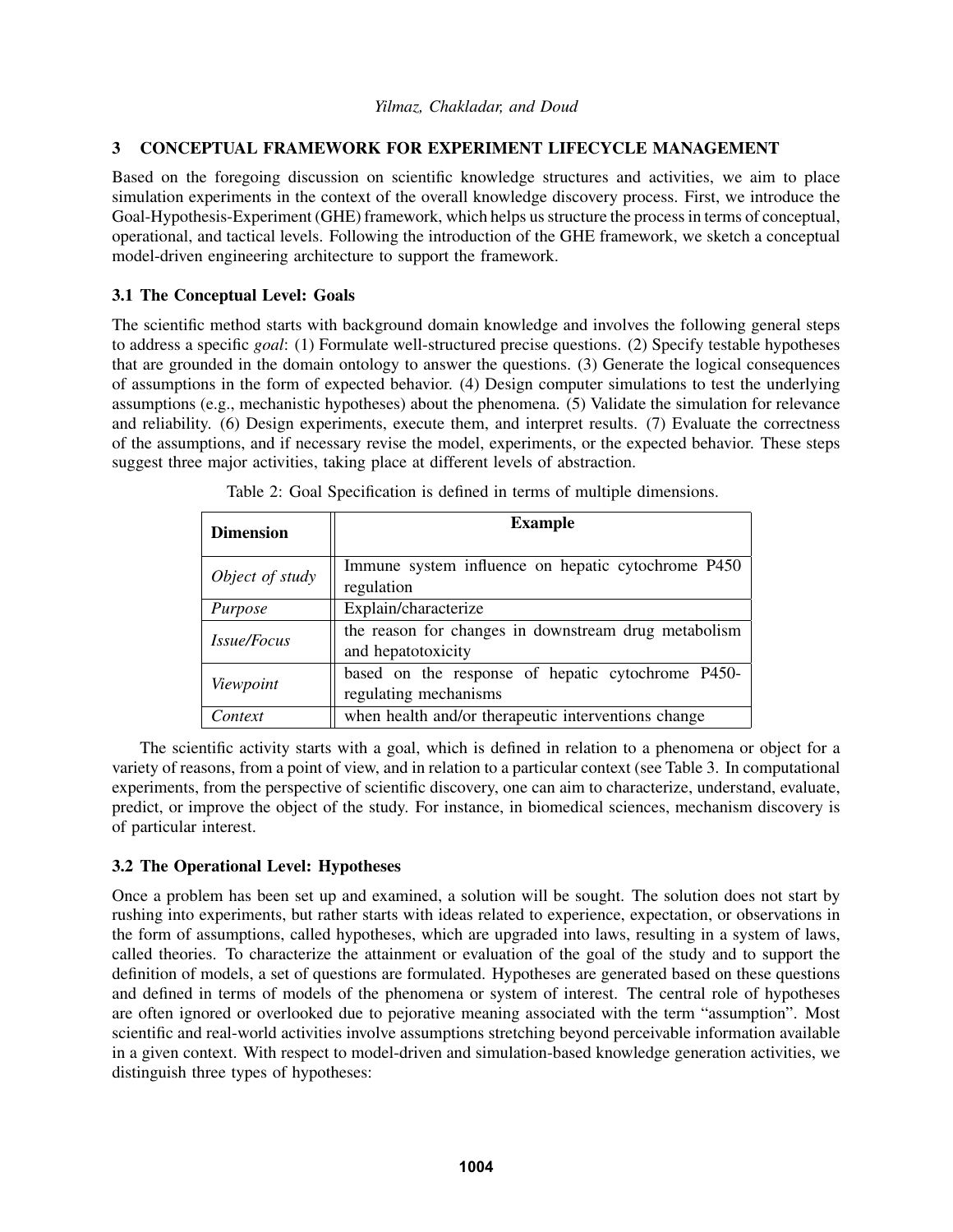- *Phenomenological hypotheses* are intended to make assertions about the relations between inputs and outputs of simulations. If input factors (independent variables) satisfy a set of constraints, the conjecture is that the output (dependent variables) will take a specific form or exhibit specified regularities. Such hypotheses facilitate *analysis* by allowing comparison of system configurations and sensitivity analysis.
- *Mechanistic hypotheses* define theoretically grounded model's fundamental and basic mechanisms that produce and maintain the desired behavior. Conducting experiments to determine the behavioral mechanisms that produce, underlie, and maintain a system behavior is also known as *synthesis*.
- *Control hypotheses* relate to optimization of behavior. Given the mechanisms of the model, the objective is to discern input factors that generate optimal behavior. The search for and the identification of these input factors and their levels constitute the *optimization* process.

| <b>Type</b>      | <b>Example</b>                                                                                                                                                                                                                                                                                                                                                                                                                                                                                                                                                                                                                                                                                                      |
|------------------|---------------------------------------------------------------------------------------------------------------------------------------------------------------------------------------------------------------------------------------------------------------------------------------------------------------------------------------------------------------------------------------------------------------------------------------------------------------------------------------------------------------------------------------------------------------------------------------------------------------------------------------------------------------------------------------------------------------------|
| Phenomenological | In response to lipopolysaccharide, Kupffer cells down regulate hepatic P450<br>levels via inflamatory cytokines, thus leading to a reduction in metabolic<br>capacity.                                                                                                                                                                                                                                                                                                                                                                                                                                                                                                                                              |
| Mechanistic      | Inflammatory-induced P450 down-regulation is mediated by proinflammatory<br>cytokines that specifically regulate different yet overlapping subsets of P450s<br>in both humans and rats (Aitken and Morgan 2007). Many of these cytokines<br>are derived from Kupffer cells. While some cytokines down-regulate P450<br>in primary hepatocytes cultures, others are dependent upon the presence of<br>Kupffer cells (Sunman, Hawke, LeCluyse, and Kashuba 2004). Kupffer cells<br>can be activated by bacterial endotoxin (lipopolysachharide, LPS). An LPS<br>stimulus causes Kupffer cells to release proinflammatory cytokines, triggering<br>P450 down-regulation and the subsequent decrease in drug clearance. |

Table 3: Illustrative phenomenological and mechanistic hypotheses.

# 3.3 The Tactical Level: Experiment

Experiments involve concrete procedures and metrics to answer the questions posited and to validate or refute the related assumptions and hypotheses. Outcomes of experiments feed back into the process to facilitate revision of goals, models, questions, and experiments. An experiment may have many factors, each of which might be assigned a range of values, called the levels of the factor in DOE terminology. Factors are classified into types, including quantitative/qualitative, discrete/continuous, and controllable/uncontrollable.

The GHE framework aims to provide a mechanism for defining and interpreting operational questions and measurable experiments for the conceptual research questions of interest. The framework is construed in the form of a hierarchical structure starting with a goal (specifying the problem, the purpose of the study, object to be measured, and viewpoint from which the measure is taken). The goal is decomposed into multiple hypotheses (formulated in the form of questions and assumptions), which refine the issue underlying the problem into its major components. Each question is then mapped onto experiments that aim to address the questions. Experiments need to be conducted in a way to discriminate between rival hypotheses. However, within the current state of the art, simulation tools and techniques are not structured to support seamless navigation and traceability between these levels. To mitigate this issue, we propose to take steps toward supporting the GHE framework by leveraging the principles and practices of model-driven engineering, domain-specific languages, and the intelligent agent technology.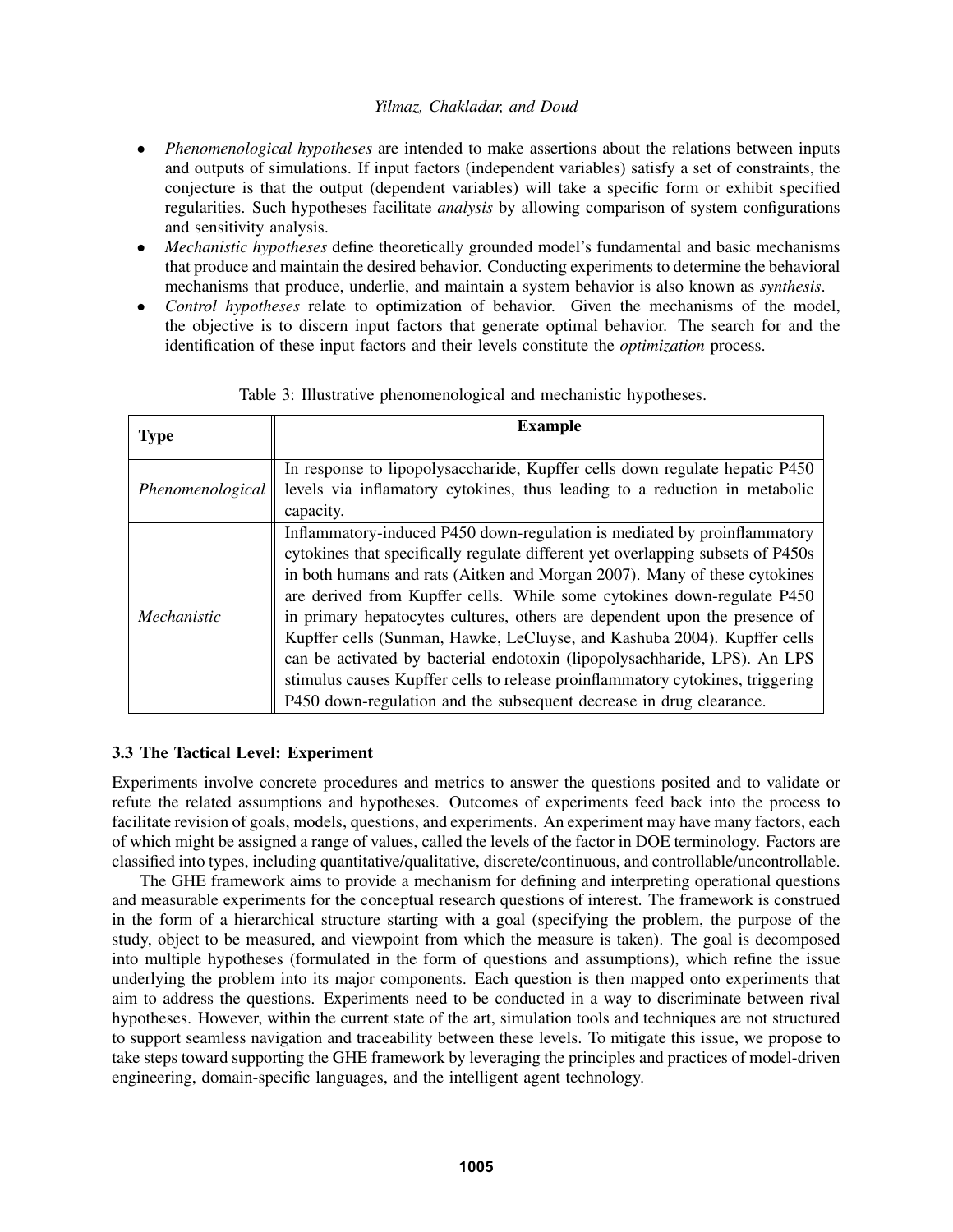## 4 A COMPUTATIONAL STRATEGY TO SUPPORT THE GHE FRAMEWORK

Model-Driven Engineering (MDE) has emerged as a practical and unified methodology to manage complex simulation systems development by bringing model-centric thinking to the fore. The use of platform independent domain models along with explicit transformation models facilitates deployment of simulations across a variety of platforms. While the utility of MDE principles in simulation development is now widely recognized, its benefits for experimentation have not yet received sufficient attention.

In (Yilmaz 2015), a conceptual framework is presented to integrate MDE, agent models, and product-line engineering to manage the overall lifecycle of a simulation experiment. Building on this framework, the major elements of our proposed strategy are shown in the component architecture presented in Figure 1. In the component architecture, the experiment and simulation model spaces are tightly coupled to orchestrate the co-evolution of simulation and experiment spaces as learning takes place. Next, we overview these components to open a discussion about their potential contributions to the process of computational discovery.



Figure 1: Experiment Management Framework

## 4.1 DSLs for Experiment and Hypothesis Modeling

For generating experiment specifications from research questions and hypotheses, the DOE methodology in simulation experiment design (Kleijnen, Sanchez, Lucas, and Cioppa 2005) provides a structured basis for automation. The DOE ontology defines the vocabulary and grammar. i.e., the abstract syntax for building the experiment domain model. To support the instantiation of the experiment specifications conforming to the DOE metamodel, a suitable Domain Specific Language is needed. The experiment model defined by the DSL needs to be configured with the aspects specified in an experiment feature model. An experiment design can have various mandatory, alternative, and optional features, which are prominent attributes that facilitate modeling variants of experiments to support different objectives (Sanchez, Sanchez, and Wan 2014). For instance, the type of the experiment design (e.g., factorial, fractional factorial), the optimization strategy (e.g., evolutionary strategy vs. simulated annealing), and the analysis method (e.g., ANOVA vs. MANOVA) are potential features that collectively define plausible configurations of an experiment.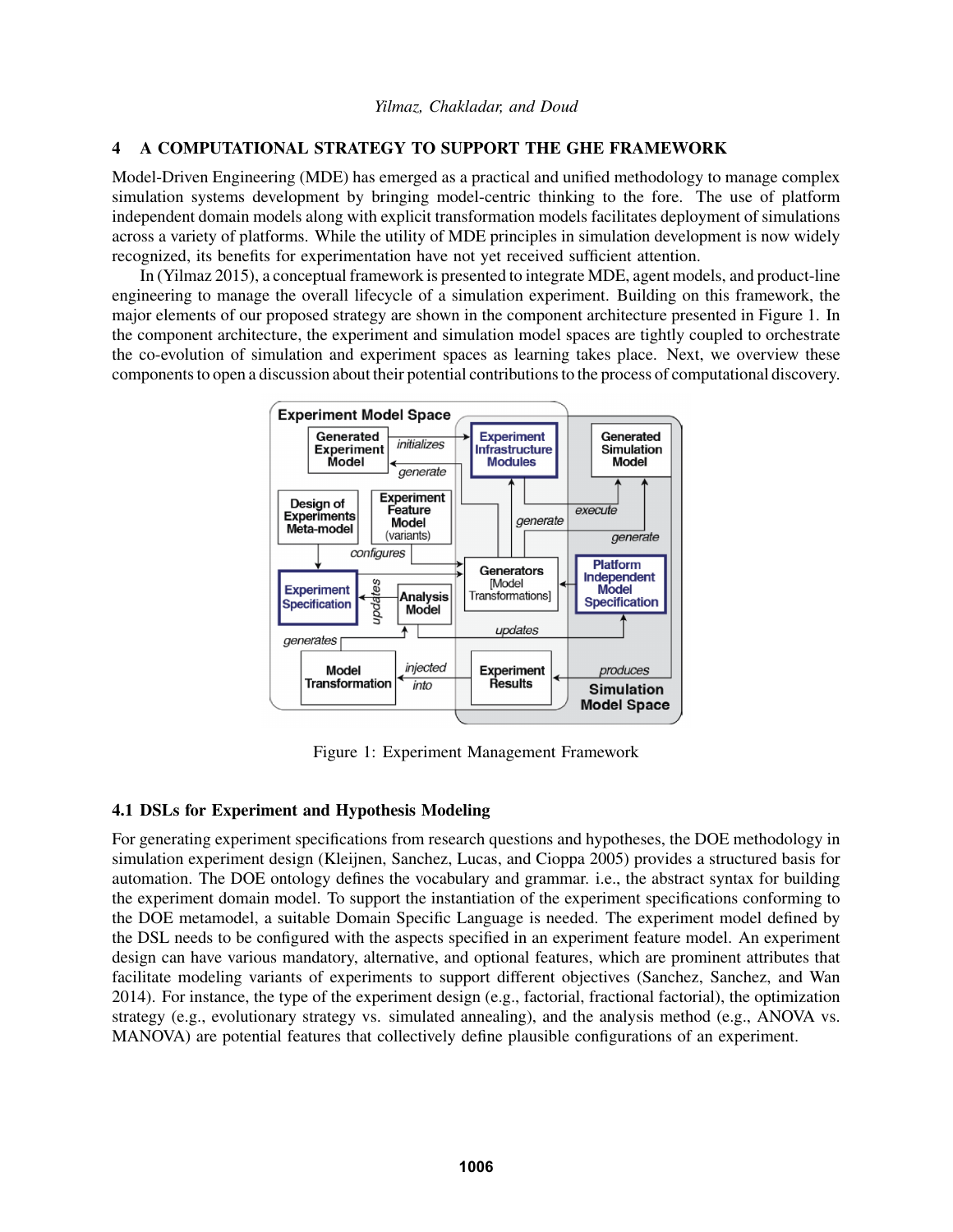### 4.2 Agent-assisted Experiment Specification Generation

An experiment design agent evaluates questions of interest to generate an experiment design that is not only effective in discriminating rival hypotheses, but also efficient in covering the parameter space of the system. A trade-off analysis between the number of design points and the number of replicates per design point are carried out in relation to the type of experiment being conducted. Consider, for instance, two options: one with many replicates per design point, and another with more design points with fewer replicates. The first option enables explicit estimation of response variances that can vary across scenarios. If the primary objective is to find a robust system design, then some replication at every design point is essential. If the goal is to understand the system behavior, this requires understanding the variance, again mandating replication. However, if the goal is that of comparing systems and a constant variance can be assumed, then this constant can be estimated using classic ordinary least squares regression. Replication is then of less concern, and the second option (exploring more design points/scenarios) can be a better way to spend limited computer resources.

### 4.3 Agent-monitored Experiment Orchestration and Update

Experiment orchestration involves experiment design adaptation capabilities so that factors that are not significant in explaining the differences in the dependent variables are reclassified as control variables, and, if necessary, design schema can adapt as experimentation moves from variable screening to factor analysis. The aggregation of results for effective analysis and communication is a critical step. Regression trees and Bayesian networks are effective ways of communicating which factors are most influential on the performance measures.

Model updating based on the analyses performed by an Experiment Orchestration Agent is the next step. We consider two types of updates: (1) experiment model (space) update and (2) simulation model (mechanistic hypothesis space) update. Adaptation of an experiment occurs at multiple levels. Based on sequential experiment results, specific factors are identified as significant, while others are classified as control variables. The reduction in the number of pertinent factors triggers a more detailed analysis of the levels of relevant factors. Such changes in the direction of exploration of the parameter space do not require an update in the experiment schema. However, higher-order experiment schema (metamodel) and search strategy adaptation may be necessary when the observed response surface complexity and the change in the number of factors trigger, for example, an update from a Central Composite Design to a Latin Hypercube design. Schema adaptation can be followed by a complete schema revision, requiring a new experiment model consistent with the evolving focus of the experiment.

# 5 CASE STUDY: A DOMAIN-SPECIFIC LANGUAGE FOR THE GHE FRAMEWORK

Our Model-Driven approach to experiment management is driven by explicit specification of goals, hypotheses, and experiments. We studied and modeled different types of hypotheses which allow the user to ask questions about the model or the system under study. In the context of Design of Experiments, hypotheses can be defined as: mechanistic hypotheses, relational hypotheses, and constraints. Relational hypotheses deal with the impact of changes in inputs on the outputs. Mechanistic hypotheses deal with the mechanisms of the model. Constraints are the temporal or spatial properties that are to be verified or falsified through the experiment. For illustration purposes, the evolving DSL is used to define experiments for an agent-based In Silico Hepatocyte Culture (ISHC) model (Petersen, Ropella, and Hunt 2014), which we replicated to explore the concepts proposed in this study.

The **model** section of the specification consists of the model's name, the conjectured mechanisms, the events, and the factor parameters. Mechanisms consist of the processes that plausibly take place in the simulated system. If they are confirmed via experiments, they become possible mechanisms, which in turn become actual. Events define the path for tracing the functions that evaluate elements of the evidences or constraints. Parameters are the inputs to the model; they have properties, which impact the response of the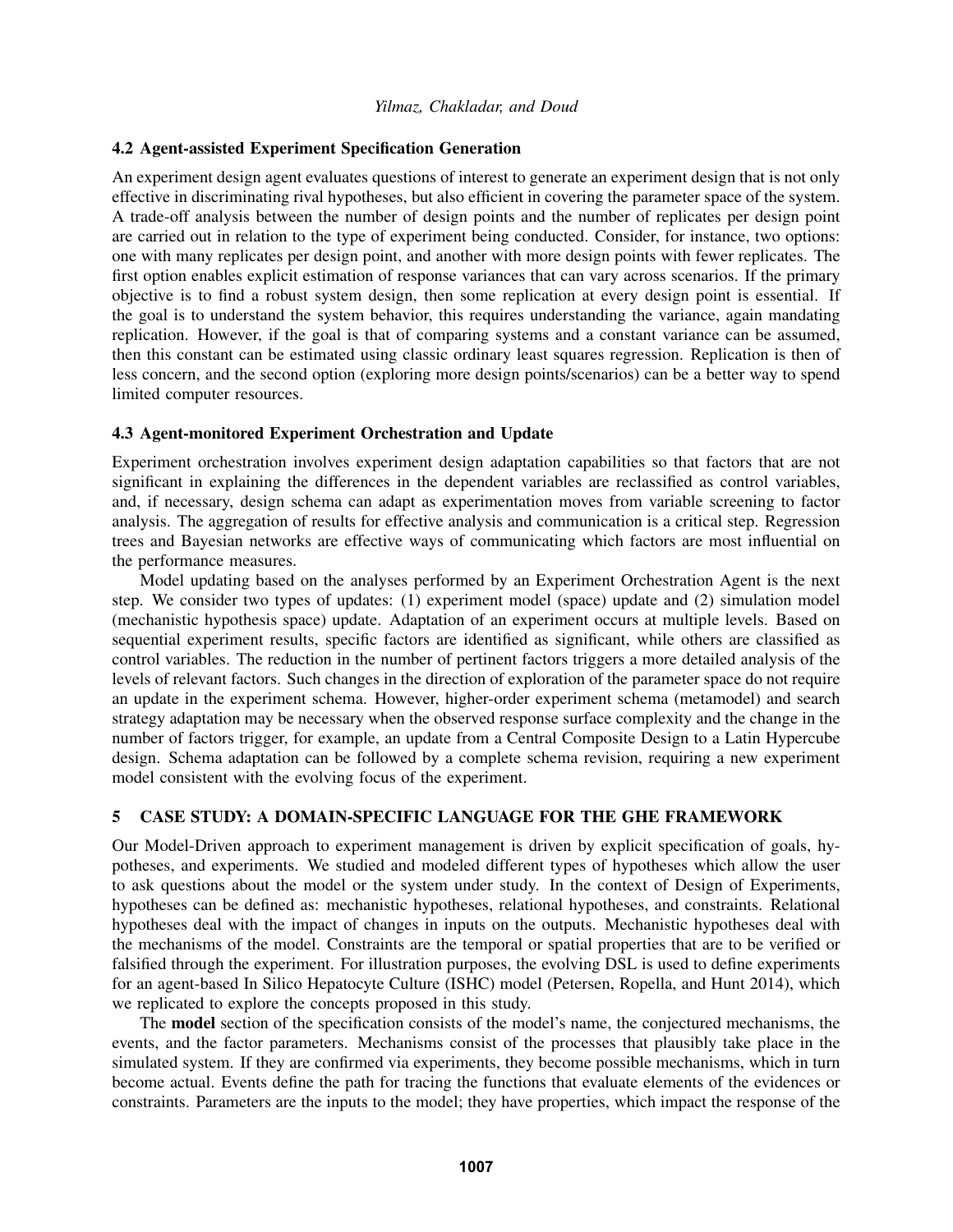simulation run.

```
model ISHC is {
    mechanism M1 : 'Cytokines is produced in Kupffer cells when
        inflammatoryAgent is greater than inflammatory threshold'
   mechanism M2 : 'Cytokines are not produced when noOfCytokines
        is greater than cytokine threshold'
   mechanism M3 : 'Hepatocytes down-regulate P450 levels in
        response to cytokines '
   parameters are :
        Metabolite1: type Solute with properties {bindable:false,
                            pBind : 0.05}
        Metabolite2: type Solute with properties {bindable : false,
                            pMetabolize :0.6}
        KupfferCell: type Cell with properties
                {inflammatoryThreshold: 0.87 , cytokineThreshold :0.9}
```
}

The hypothesis section consists of *relational hypotheses*, *mechanistic hypotheses* and *expected regularities and constraints*. Phenomenological hypotheses deal with the impact of inputs on outputs. Mechanistic hypotheses reference the behavioral mechanisms defined in the model section. Expected regularities are the temporal and spatial properties that are to be verified or falsified. It is stated in terms of high-level finite state property patterns, which are translated by the language processor into Linear Temporal Logic. The coherence model describes the explanatory coherence relations (see section 6) between the hypotheses and the expected behavior.

```
goals {
    object of study : 'Immune system influence on hepatic
                        cytochrome P450 regulation'
    purpose : 'Explain / characterize'
    focus : 'the reason for changes in downstream drug metabolism
                and hepatotoxicity'
    view point : 'based on the response of hepatic
                cytochrome P450- regulating mechanisms'
    context : 'when health and/or therapeutic interventions change.'
}
hypotheses {
    phenomenological hypotheses {
            H1 : [if LPS is added to Kupffer cells
                        then hepatic P450 is DECREASED]
            H2 : [if LPS is added to Kupffer cells
                        then noOfCytokines is INCREASED]}
}
evidence {
   E1: inflammation occurs after inflamAgent > inflamThreshold
        confidence : 0.5
    E2: inflammation is absent after cytokine < cytokineThreshold
        confidence : 0.5}
```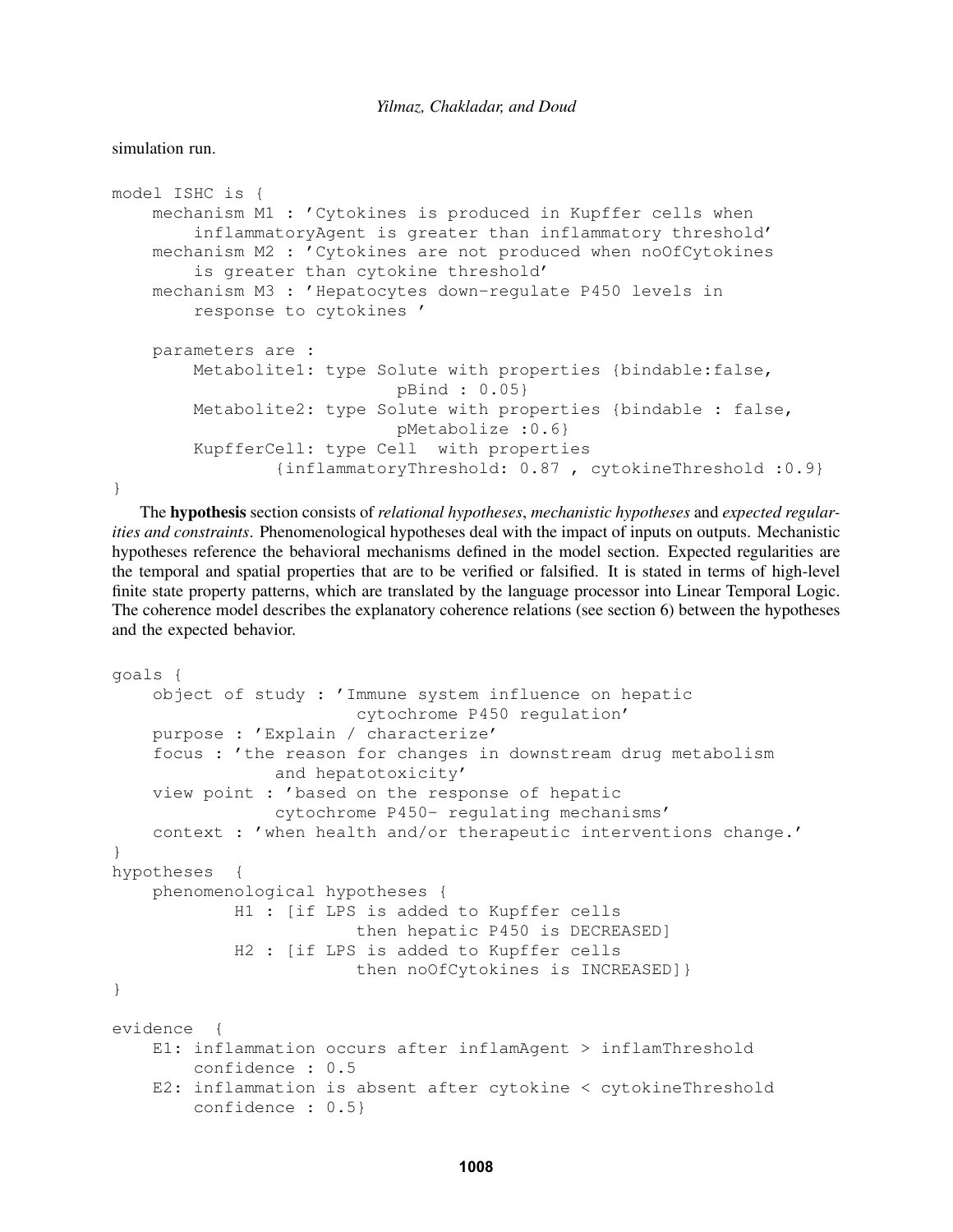```
coherence model {
    (EXPLAIN (H1)(E1))
    (EXPLAIN (H1,H2)(E2))
    (ANALOGOUS (H1)(H2))
}
```
Experiment – The metamodel (abstract syntax) for the experiment section encompasses the structural elements of an experiment which includes the experiment's design and performance measure. Based on the model's parameters and their levels, as well as the hypothesis and goal of the experiment, a design is created that is used in subsequent steps of the experiment life-cycle. The experimental design is defined by the dependent variables, the control variables, the independent variables. Based on this design, one can characterize the design matrix, which specifies the actual experimental runs, that is, the combination of factor levels.

```
experiment ISHC
    design {
        designType: FulFactorial
            variables {
                independent variables {
                    Metabolite2 levels : LOW where
                         LOW is in the range 100 to 200
                    KupfferCell levels : 100 to 700 with step 50
                }
                control variables {
                    Metabolite1 levels : 1000
                }
                dependent variables {
                     cytokines : type Integer
                }
            }
    }
```
### 6 COGNITIVE COMPUTING AS AN AID TO SUPPORT COMPUTATIONAL DISCOVERY

To support experimentation within the experiment and hypothesis spaces, there is a need to conjecture plausible explanations for the targeted behavior and discern a coherent set of mechanisms that collectively work together to generate it. To this end, we explore the use of explanatory coherence theory (Thagard 1989) toward developing a strategy. Our implementation technique uses a self-organizing coherence maximization approach to discern the combination of mechanisms that fit together to exhibit the desired behavior.

To incorporate the theory of explanatory coherence into our framework, we defined in the DSL features that represent the hypotheses and evidences, along with initial facilitation and inhibition relations among them. These relations are subject to change based on experiment results. The evidences or expected behavior are presented in terms of finite state verification patterns, which are compiled by the DSL into Linear Temporal Logic. Using the SPIN model checker, we examine if the evidence is supported by the mechanisms of the model.

Coherence theory builds on the observed data to establish relations among specified propositions. Coherence between two propositions is achieved if any of the following is true: (1) P is part of the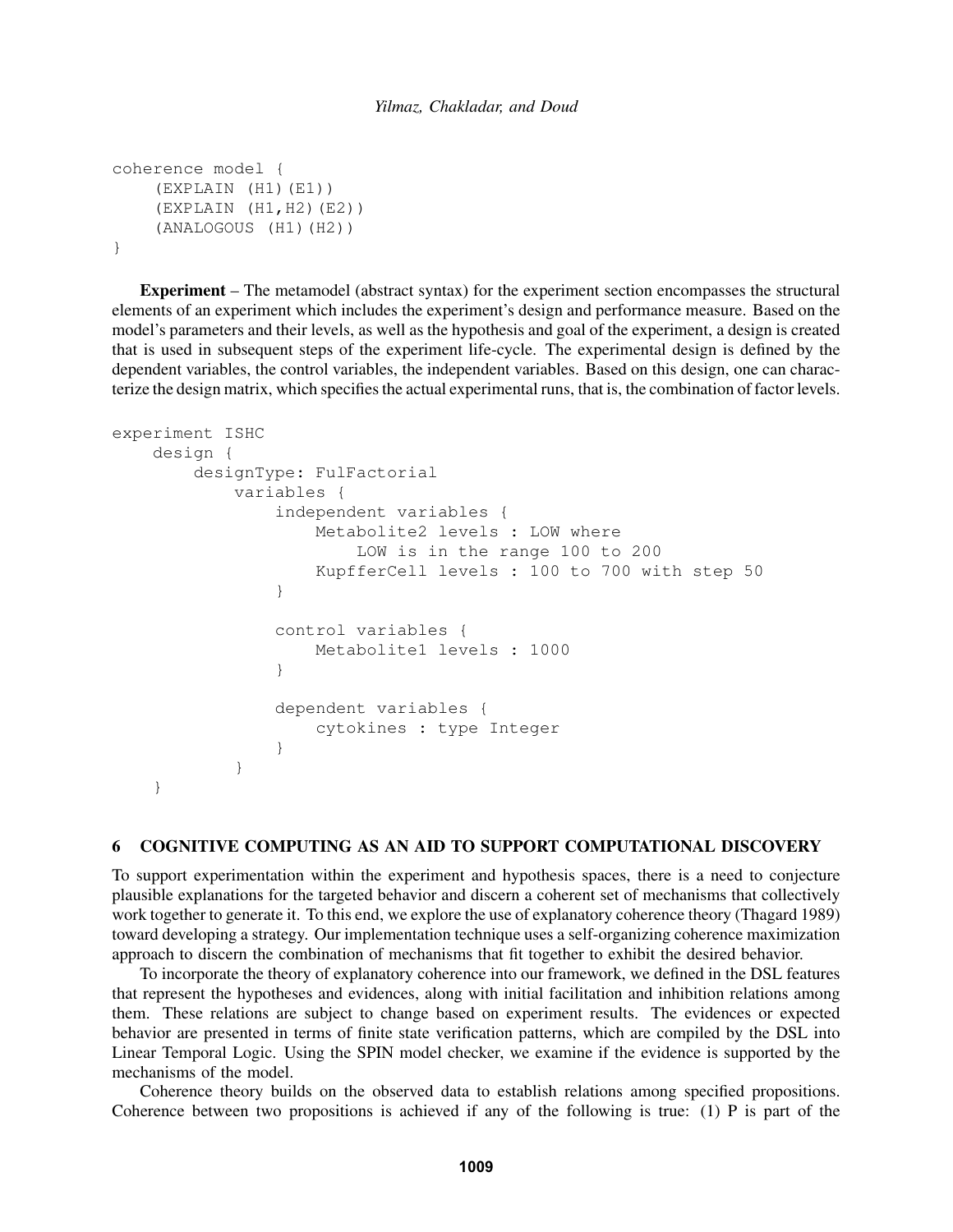explanation of Q. (2) Q is part of the explanation of P. (3) P and Q are together part of the explanation of some R. (4) P and Q are analogous in the explanations they respectively give of some R and S. For illustrative purposes, in Figure 2, we present a hypothetical coherence network that is comprised of evidence and hypothesis nodes. In this example, hypotheses *H*1 and *H*2 together explain the evidence *E*1. The evidence can be represented by a predicate or expected pattern, whereas hypotheses are the behavioral mechanisms that when enacted generate model behavior consistent with the evidence. That is, *H*1 and *H*2 explain the evidence *E*1. An edge with a solid thin line indicates facilitation or explanation relation among two nodes, whereas a thick line denotes an inhibition relation. For instance, *H*8 supports or contributes to *H*4 and *H*2, whereas it inhibits *E*4. Synthesizing a model that is capable of and effective in explaining/generating a set of target behaviors can be viewed in terms of the coherence problem.



Figure 2: An Illustrative Coherence Network

The Coherence Problem: The coherence problem is defined as follows: We define a finite set of elements *e<sup>i</sup>* and two disjoint sets, *C*+ of positive constraints, and *C*− of negative constraints, where a constraint is specified as a pair  $(e_i, e_j)$  and weight  $w_{ij}$ . The set of elements are partitioned into two sets, *A* (accepted) and *R* (rejected), and  $w(A,R)$  is defined as the sum of the weights of the satisfied constraints. A satisfied constraint is defined as follows: (1) if  $(e_i, e_j)$  is in  $C+$ , then  $e_i$  is in A if and only if  $e_j$  is in *A*. (2) if  $(e_i, e_j)$  is in *C*−, then  $e_i$  is in *A* if and only if  $e_j$  is in *R*. The underlying dynamics of coherence maximization is akin to simultaneous firing of neurons. Each unit receives input from every other unit that it is connected. The inputs are then moderated by the weights of the link from which the input arrives. The activation value of a unit is updated as a function of the weighted sum of the inputs it receives. The process continues until the activation values of all the units settle by no longer changing over a pre-specified limit. More formally, if we define the activation level of each node *j* as  $a_j$ , where  $a_j$  ranges from  $-1$  (rejected) and 1 (accepted), the update function for each unit is as follows:

$$
a_j(t+1) = \begin{cases} a_j(t)(1-\theta) + net_j(M - a_j(t)), & \text{if } net_j > 0\\ a_j(t)(1-\theta) + net_j(a_j(t) - m), & \text{otherwise} \end{cases}
$$

The variable  $\theta$  is a decay parameter that decrements the activation level of each unit at every cycle. In the absence of input from other units, the activation level of the unit gradually decays. In the equation, *m* is the minimum activation and *M* is the maximum activation; *net<sup>j</sup>* is the net input to a unit, defined by the following equation:  $\sum_i w_{ij} a_i(t)$ . These computations are carried out for every unit until the network reaches an equilibrium. Nodes with positive activation levels at the equilibrium state are discerned as maximally coherent propositions. For experimentation purposes, the design of the network can be calibrated and fine tuned to alter the weights of individual links representing the significance of the constraints. Furthermore,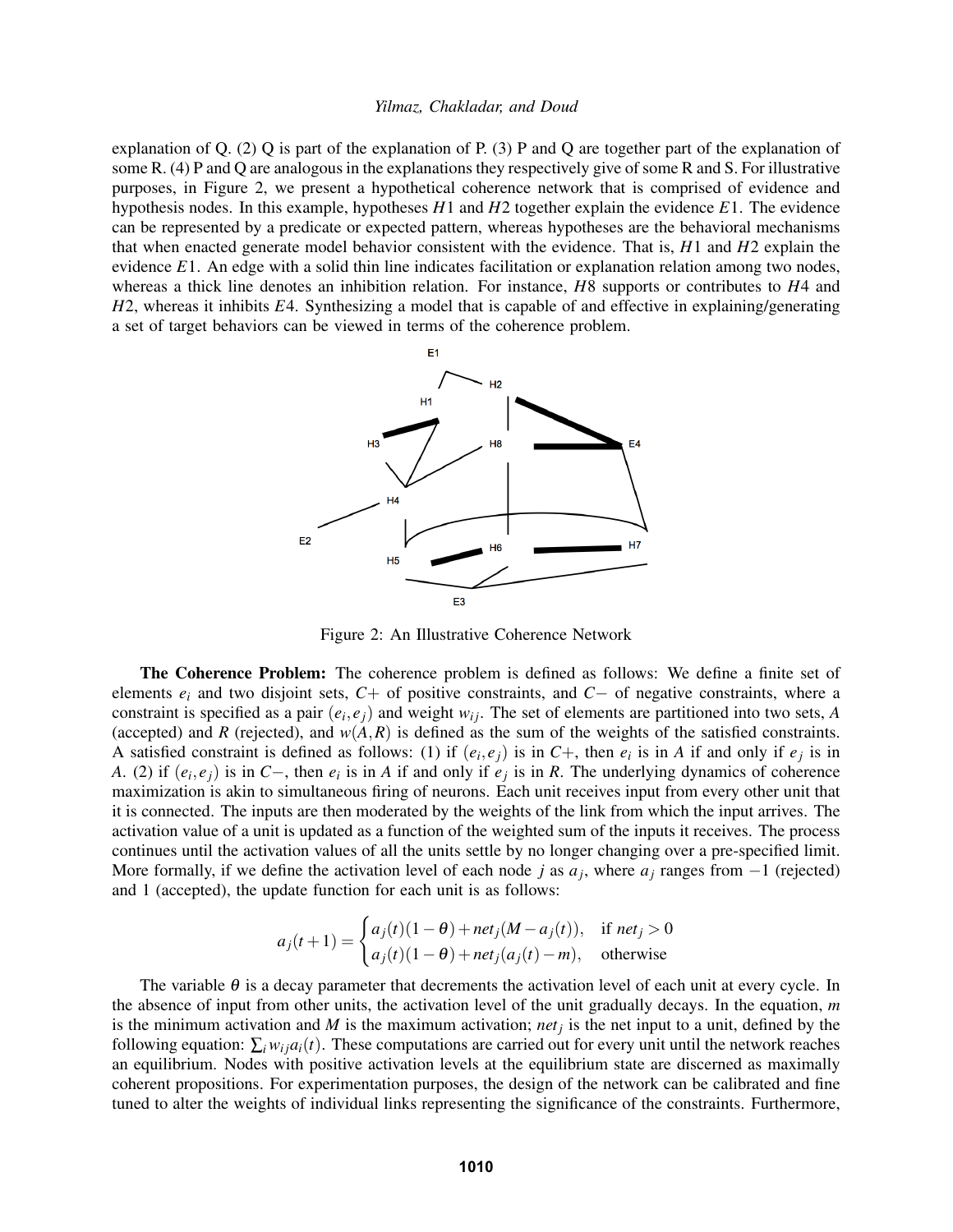initial activation levels of the propositions and initial levels of evidential support can be set to provide priority or higher weight to specific evidences and hypotheses. We have implemented the above algorithm and tested the coherence maximization algorithm on networks of various size. The next step is to incorporate the algorithm into the run-time engine of the experiment management system.

# 7 CONCLUSIONS

The vision and the strategy presented herein aims to provide a pathway toward a reference implementation of the GHE experiment management system. As we continue to expand the DSL with features that improve the use of cognitive computing in experiment management and to increase the degree of automation in mapping goals and questions to experiment designs, the role of agent technology (in orchestrating experiments and drawing inferences from the results) requires further exploration. In extending the DSL, our focus shifts toward bringing precision to the specification of mechanisms and introducing the transformation algorithms that map hypotheses to experiment designs. The search within the experiment space requires strategies that can effectively discriminate between competing hypotheses. The precision in the specification of mechanisms will allow weaving them to synthesize the simulation model, which will evolve based on recommendations rendered by the cognitive explanatory coherence system.

# **REFERENCES**

- Aitken, A. E., and E. T. Morgan. 2007. "Gene-specific Effects of Inflammatory Cytokines on Cytochrome P450 2C, 2B6 and 3A4 mRNA Levels in Human Hepatocytes". *Drug Metabolism and Disposition: The Biological Fate of Chemicals* 35 (9): 1687–93.
- Altintas, I., C. Berkley, E. Jaeger, M. Jones, B. Ludascher, and S. Mock. 2004. "Kepler: An Extensible System for Design and Execution of Scientific Workflows". In *Proceedings. 16th International Conference on Scientific and Statistical Database Management, 2004.*, 423–424: IEEE.
- Bunge, M. 1998. *Philosophy of Science: From Problem to Theory*. Transaction Publishers.
- Darden, L. 2001. "Discovering Mechanisms: A Computational Philosophy of Science PerspectiveTitle". In *Discovery Science. Volume 2226 of the series Lecture Notes in Computer Science*, 3–15. Springer Berlin Heidelberg.
- Dzeroski, S., P. Langley, and L. Todorovski. 2007. "Computational Discovery of Scientific Knowledge". In *Computational Discovery of Scientific Knowledge, Introduction, Techniques, and Applications in Environmental and Life Sciences*, 1–14.
- Ewald, R., and A. Uhrmacher. 2014. "SESSL: A Domain-Specific Language for Simulation Experiments". *ACM Transactions on Modeling and Simulation* 24 (2): 1–25.
- Freire, J., P. Bonnet, and D. Shasha. 2012. "Computational Reproducibility: State-of-the-Art, Challenges, and Database Research Opportunities". In *Proceedings of the 2012 International Conference on Management of Data - SIGMOD '12*, 593–596. New York, New York, USA: ACM Press.
- Glotzer, S., S. Kim, P. Cummings, A. Deshmukh, M. Head-Gordon, G. Karniadakis, L. Petzold, C. Sagui, and M. Shinozuka. 2009. *Research and Development in Simulation-based Engineering and Science*. WTEC Technical Report.
- Kleijnen, J. P. C. 2007. *Design and Analysis of Simulation Experiments*. Springer.
- Kleijnen, J. P. C., S. M. Sanchez, T. W. Lucas, and T. M. Cioppa. 2005. "State-of-the-Art Review: A User's Guide to the Brave New World of Designing Simulation Experiments". *INFORMS Journal on Computing* 17 (3): 263–289.
- Montgomery, D. C. 2006. *Design and Analysis of Experiments*. John Wiley and Sons.
- Oinn, T., M. Addis, J. Ferris, D. Marvin, M. Senger, M. Greenwood, T. Carver, K. Glover, M. R. Pocock, A. Wipat, and P. Li. 2004. "Taverna: A Tool for the Composition and Enactment of Bioinformatics Workflows". *Bioinformatics* 20 (17): 3045–54.